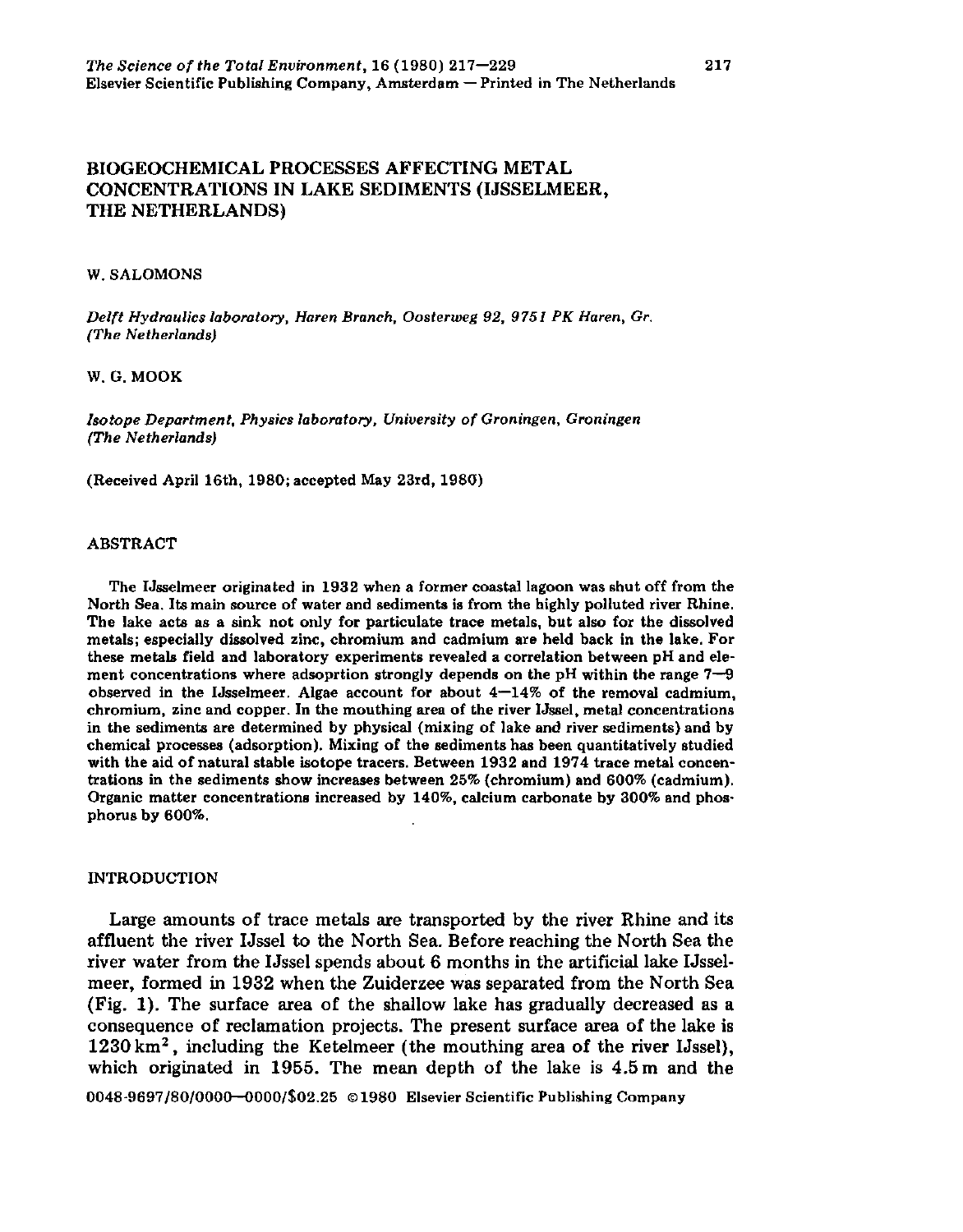

Fig. 1. Map of the IJsselmeer showing the sampled localities for the deposited sediments.

volume of the water body is  $5.5 \text{ km}^3$ . The river IJssel is the main source and is largely responsible for the heavy metal phosphorus input to the lake (trace metals: about 1700 tons/year). The aim of our research program is to construct, a model of the biogeochemical processes affecting the dissolved and particulate metal concentrations in the IJsselmeer. This study has now provided a qualitative picture of the processes affecting the metal content of the sediments.

### EXPERIMENTAL METHODS

### *Sampling*

*Surface waters* were sampled in a poly-ethylene bucket and filtered under pressure over an acid-washed membrane filter  $(0.45 \,\mu m)$  in all-teflon filtration apparatus. The filtration equipment of Duinker and Nolting (1977) has been slightly modified for this purpose. After filtration the samples were acidified to a pH of 0.5—1 and kept frozen prior to analysis.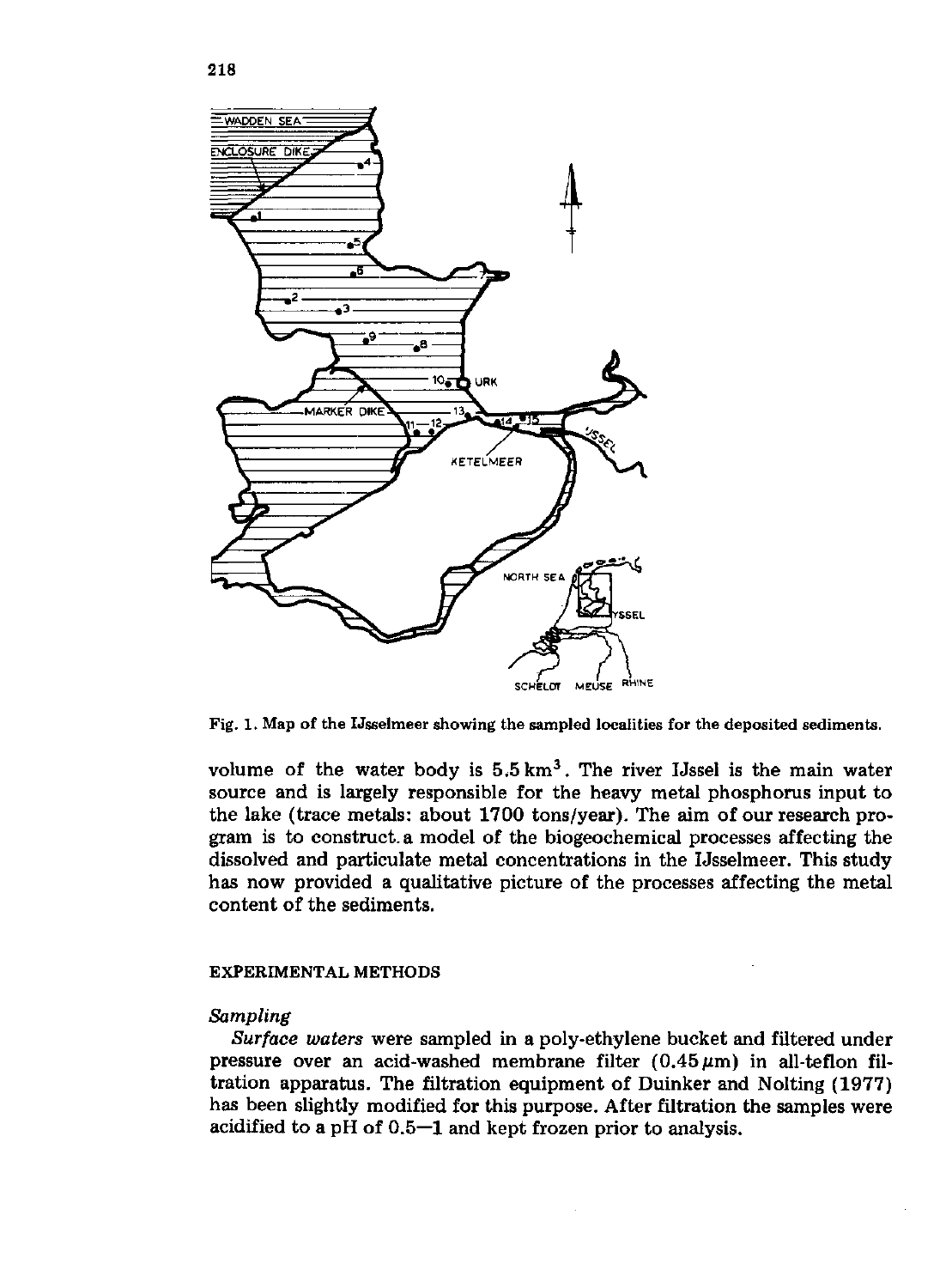*Suspended matter* was sampled with the aid of a teflon-coated continuous centrifuge with a capacity of about 1.01/min. The efficiency for the removal of suspended matter was determined by comparison with filtration through 0.45 *ßm* membrane filters and varies between 85 and 95%. Low efficiencies were found for areas containing large amounts of algae.

*Algae* were sampled using plankton net with a mesh-size of  $50 \mu m$  and the material was immediately frozen in dry ice on board ship and later freezedried in the laboratory.

*Deposited sediments* were collected with the aid of a normal van Veen grab. In a few cases use was made of a modified Jenkins-mud sampler.

### *Analytical methods*

*Dissolved heavy metals.* Water samples were gently boiled for 10 min in a covered beaker and were then split into five subsamples. To each known amount of all determinants were added (standard addition method). The metals were subsequently extracted into an APDC—MIBK mixture and backextracted into a HCl solution. The metal concentrations were finally determined with a heated graphite atomizer in conjunction with an atomic absorption spectrophotometer.

*Heavy metals in the sediments and algal material* were determined by atomic absorption after digesting the sample in a mixture of hot  $HNO<sub>3</sub>$ ,  $H<sub>2</sub>SO<sub>4</sub>$  and HClO<sub>4</sub> (Zn, Cu, Cr) or in concentrated HNO<sub>3</sub> (Cd, Pb).

### *Statistical methods*

The grain size composition of the sediment deposited in the IJsselmeer varies considerably. Because trace metals and also phosphorus are preferentially associated with the finely grained particles, a wide range in trace metal concentrations is found at one locality. In order to compare the composition of sediments from different sedimentation areas within the lake and to determine the development of trace metal concentrations in time, corrections had to be made to allow for local variations in grain size. This was done by using the correlation between the metal concentrations and the amount of particles with diameters less than 16 microns (Fig. 2) and normalizing to  $50\%$   $\leq$  $16 \mu m$  (Salomons and De Groot, 1978).

*Isotope analysis.* For isotope analysis the sediment samples were treated with 95%  $H_3PO_4$ . The resulting  $CO_2$  was measured mass spectrometrically with a Varian M86 according to standard procedures (Mook and Grootes, 1973).

The isotopic ratios are given as relative deviations from that of a standard (PDB):

$$
\delta(\%_0) = [(R_s - R_{st})/R_{st}] \times 1000
$$

where  $R = {}^{18}O/{}^{16}O$ ,  ${}^{13}C/{}^{12}$  /C; s = sample; st = standard. Results are ily based on  $\delta_{\text{PDB}}^{13}$  and  $\delta_{\text{PDB}}^{18}$  for NBS-20 of  $-1.06$  and  $-4.14\%$  respectively.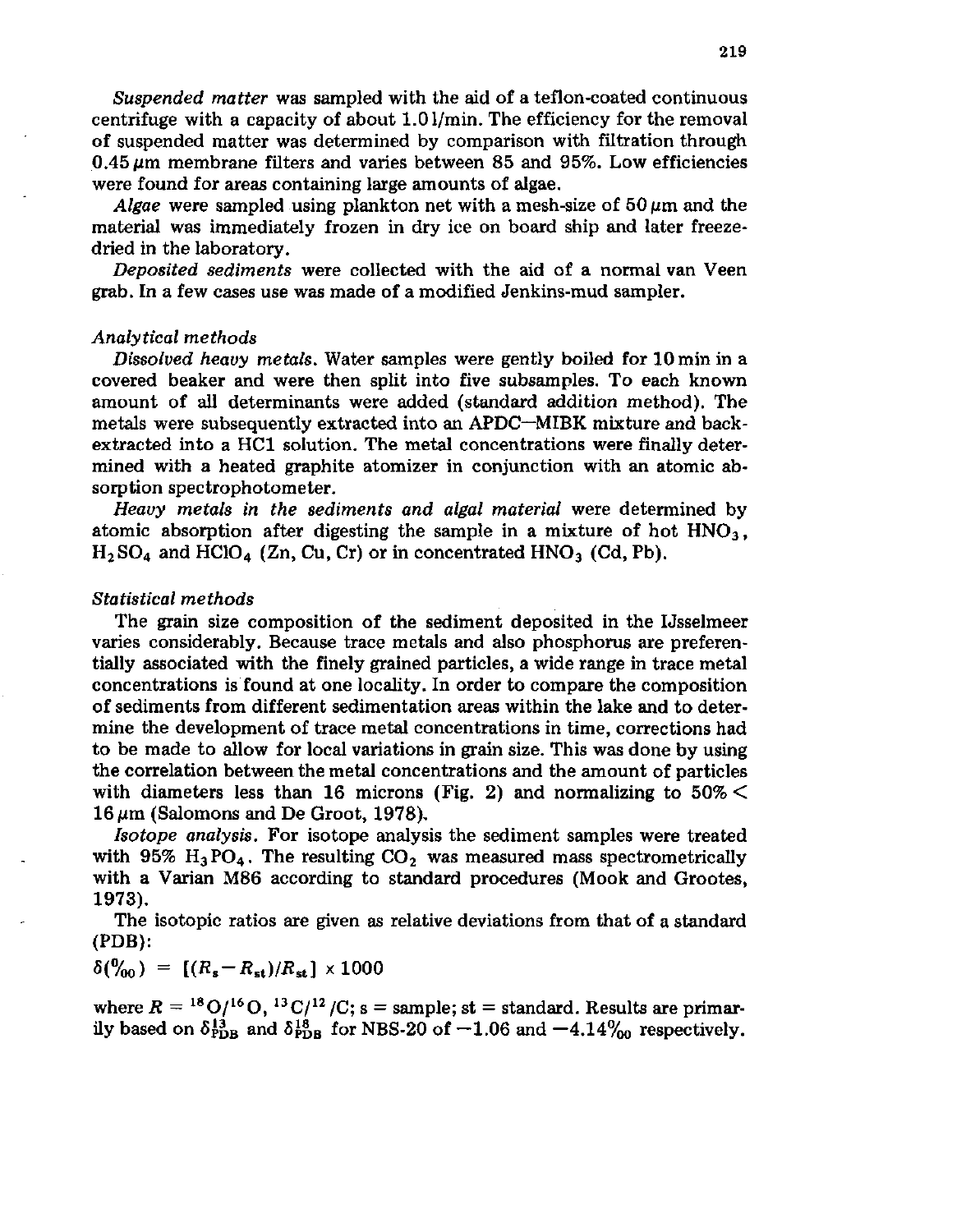

Fig. 2. Correlation between the grain size ( $\%$   $\leq$  16  $\mu$ m) and the zinc concentrations.

### RESULTS AND DISCUSSIONS

### *Heavy metals in the sediments*

The suspended matter transported by the river IJssel into the lake is partly deposited in its mouthing area, the Ketelmeer.

From differences in suspended matter concentrations in the river IJssel  $(40 \,\mathrm{mg/l})$  and at the end of the Ketelmeer  $20 \,\mathrm{mg/l}$ , it can be estimated that about half of the sediment load of the river (200,000 tons) is deposited in the mouthing area, the remainder is deposited in the Usselmeer. Due to the shallowness of the lake (mean depth 4.5 m) an intense reworking of the deposited sediments takes place, and recent, contaminated sediments are mixed with older less contaminated deposits.

Sediments samples from the Ketelmeer were taken in 1972 and 1974, and from the Usselmeer in 1974. The samples were analysed for heavy metals and their grain size distribution (%  $\leq$  16  $\mu$ m). Determination of the grain size distribution is essential in order to eliminate its influence on metal concentrations (see Experimental methods). Results, calculated metal concentrations at  $50\% < 16 \,\mu m$ , are presented in Table 1.

#### TABLE 1

CONCENTRATIONS OF HEAVY METALS (values in  $\mu$ g/g at  $50\%$   $\leq$  16 $\mu$ m calculated from curves as shown in Fig. 1).

*N* refers to the number of samples analysed. The spread in the data is about 10%.

|                        | Ν  | Zn   | Сd  | Cu  | Сr  | Pb  |
|------------------------|----|------|-----|-----|-----|-----|
| <b>IJsselmeer</b> 1933 | 10 | 150  | 0.4 | 19  | 88  | 39  |
| IJsselmeer 1974        | 40 | 500  | 2.8 | 39  | 106 | 88  |
| Ketelmeer 1972         | 40 | 2115 | 31  | 300 | 680 | 360 |
| Ketelmeer 1974         | 10 | 1750 | 24  | 209 | 460 | 240 |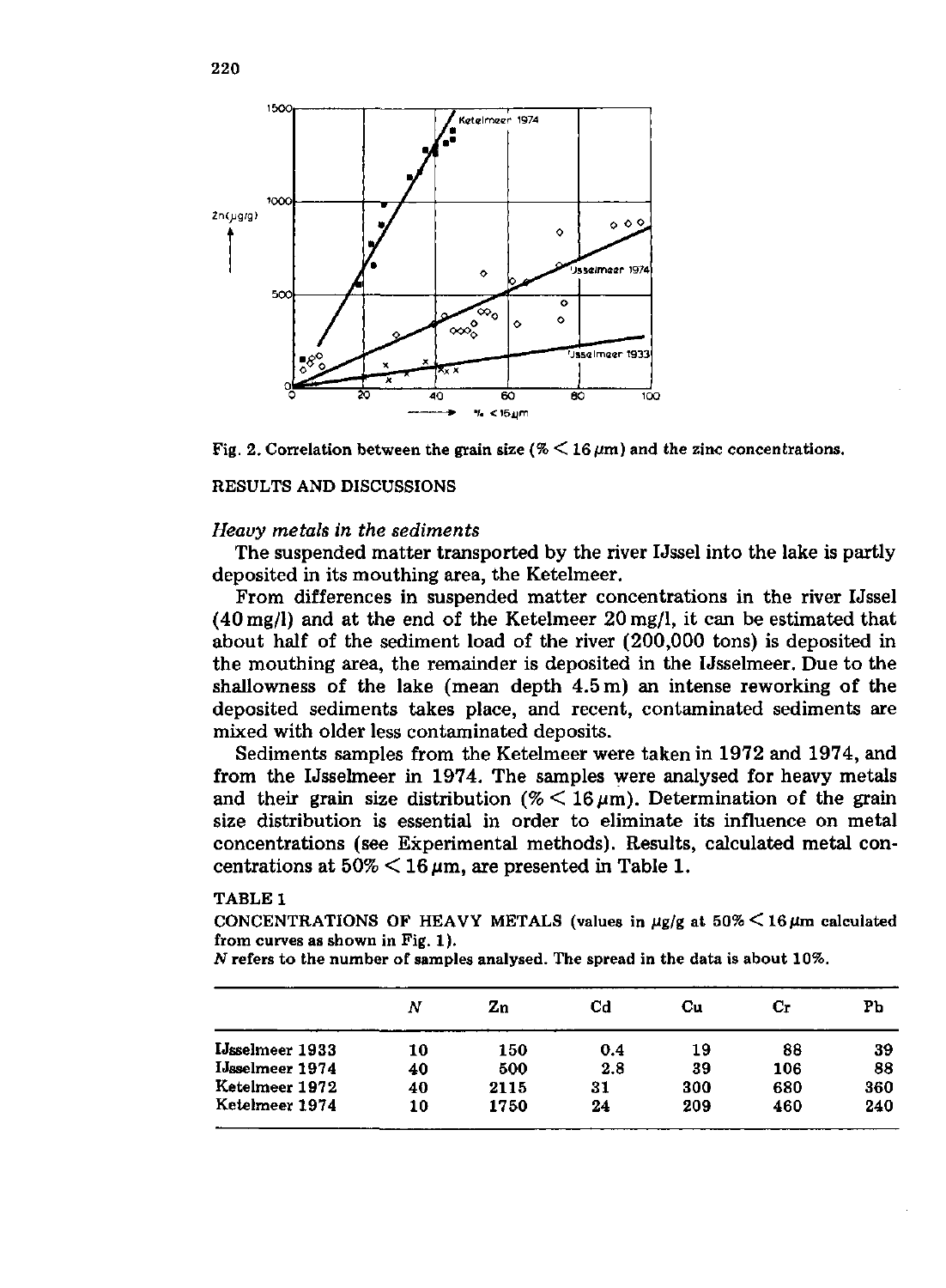#### TABLE 2

METAL CONCENTRATIONS (RHINE 1970 = 100) IN THE KETELMEER AND THE IJSSELMEER AND THE ISOTOPIC COMPOSITION (IN  $\%$ <sub>0</sub>) OF CARBONATE IN THE SEDIMENTS

|                 | Zn  | Cd  | Cu  | Сr  | Pb  | $\delta_{\text{PDB}}^{13}$ | $\delta^{18}_{\text{PDB}}$ |
|-----------------|-----|-----|-----|-----|-----|----------------------------|----------------------------|
| Rhine           | 100 | 100 | 100 | 100 | 100 | $-2.7$                     | $-7.9$                     |
| Ketelmeer 1972  | 114 | 115 | 92  | 86  | 81  | $-2.6$                     | $-8.1$                     |
| Ketelmeer 1974  | 90  | 89  | 62  | 56  | 54  | $-1.4$                     | $-7.0$                     |
| IJsselmeer 1974 | 25  | 10  | 12  | 13  | 20  | $+0.8$                     | $-7.8$                     |

Sediments from the IJsselmeer are less contaminated compared with those from the Ketelmeer as a result of reworking the sediments in the lake.

The metal concentrations in the Ketelmeer sediments differ from those in the river, and furthermore significant differences are observed for the two surveys (1972 and 1974). One might expect metal concentrations in the Ketelmeer to be equal to those in the river IJssel. However, both in 1972 and 1974 this is not the case (Table 2). In 1972, the concentrations of copper, chromium and lead were slightly lower as compared with the river IJssel, while concentrations of zinc and cadmium were slightly higher. The trace metal concentrations in 1974 were much lower compared to 1972. However, again the same pattern emerges: high concentrations for zinc and cadmium, and low concentrations for copper, chromium and lead.

Two phenomena have to be explained for the Ketelmeer area:

(i) the difference in trace metal concentrations between 1972 and 1974

(ii) the difference in behaviour between Cu, Cr, Pb on the one hand and Zn, Cd on the other.

## *Physical process affecting trace metal concentrations*

The heavy metal load between 1972 and 1974 of the river Rhine did not change significantly (Salomons and De Groot, 1978). Therefore, the differences, cannot be explained by a different input of trace metals in 1972 and 1974.

The low concentrations in 1974 may be caused by a transport of less contaminated sediments from the lake into the Ketelmeer area. This mixing of sediments from two different sources can be determined quantitatively with the aid of suitable natural tracers (for a discussion see Salomons et al. 1978). For the Ketelmeer, the carbonate fraction can be used as a natural tracer to distinguish between sediments from the lake and from the river. In the IJsselmeer an extensive precipitation of calcium carbonate takes place at pH values exceeding 8.8, which are common in summer as a consequence of algal blooms.

Figure 3 shows the seasonal cycle of the calcium concentrations for the northern part of the lake. Low values occur in summer as a consequence of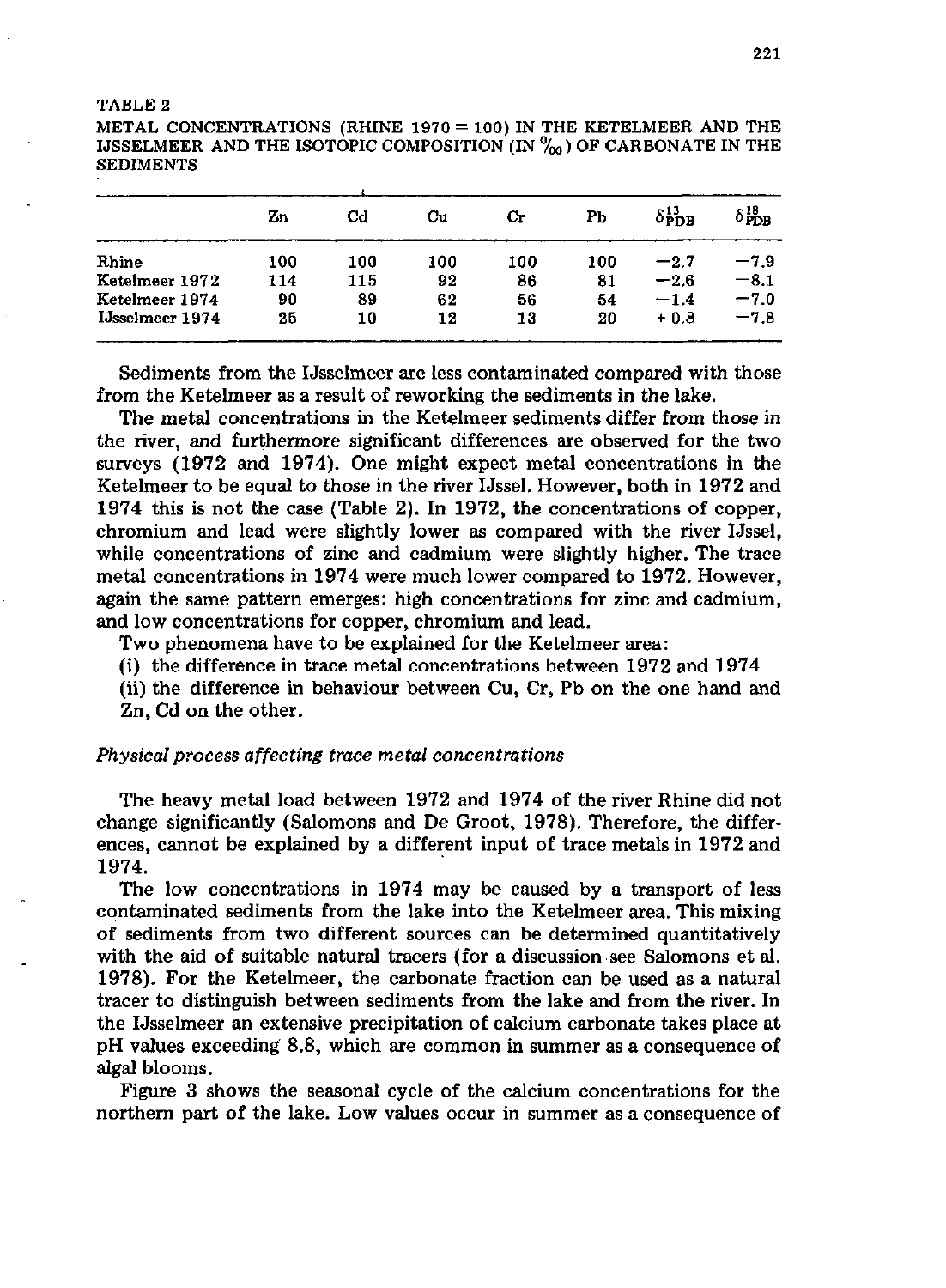

Fig. 3. Calcium concentrations in the Northern part of the lake (May 1978—May 1979).

calcium carbonate precipitation. The high values in the winter and spring period are similar to values in the river Ussel. With the onset of the algal blooms in May, the calcium carbonate concentrations decrease sharply. In the autumn period they gradually increase as a consequence of the decrease in pH (no more algal blooms) and a replenishing of the water in this part of the lake by water from the river. After six months (which is in fact the residence time of the water in the lake) the values reach again the concentrations observed in the river Ussel. The total amount of calcium carbonate which precipitates annually in the lake is about 400,000 tons.

The carbon isotopic composition of this newly formed calcium carbonate in the suspended matter is  $+2.2\%$ <sub>00</sub>. The newly formed carbonates are mixed with those already present in the lake (derived from the North Sea before 1932) resulting in an observed average isotopic composition of  $\delta^{13} = +$ and  $\delta^{18} = -7.8\%$ . The carbon isotopic composition of the carbonates the lake thus differs by about  $3.4\%$  from the carbonates in sediments from the river Ussel (Table 2). This difference is sufficiently large to warrant its use as a natural tracer.

The isotopic composition of the carbonates in the sediments of the Ketelmeer in 1972 is close to the value for the river Rhine. The slightly lower value (Table 2).may point to a small admixture of sediments from the lake, which also explains the slightly lower concentrations of copper, chromium and lead in the sediments.

In 1974 the carbon isotopic composition  $(-1.4)$  is intermediate between the value for the river  $(-2.6)$  and for the lake  $(+0.8)$ . Apparently a mixing of sediments has taken place. The mixing ratio of lake to fluvial sediments as deducted from the isotopic data is about  $1:1$ , in agreement with the observed concentrations of copper, chromium and lead. This transport of sediments into the Ketelmeer may be a result of the construction of the Markerdike (completed in 1975, see Fig. 1), which has affected the sediment transport pattern in the lake. Formerly the predominant N-E winds transported the eroded material into the southern part of the lake. However, after the construction of the Markerdike, the sediments are more likely to be forced into the Ketelmeer area.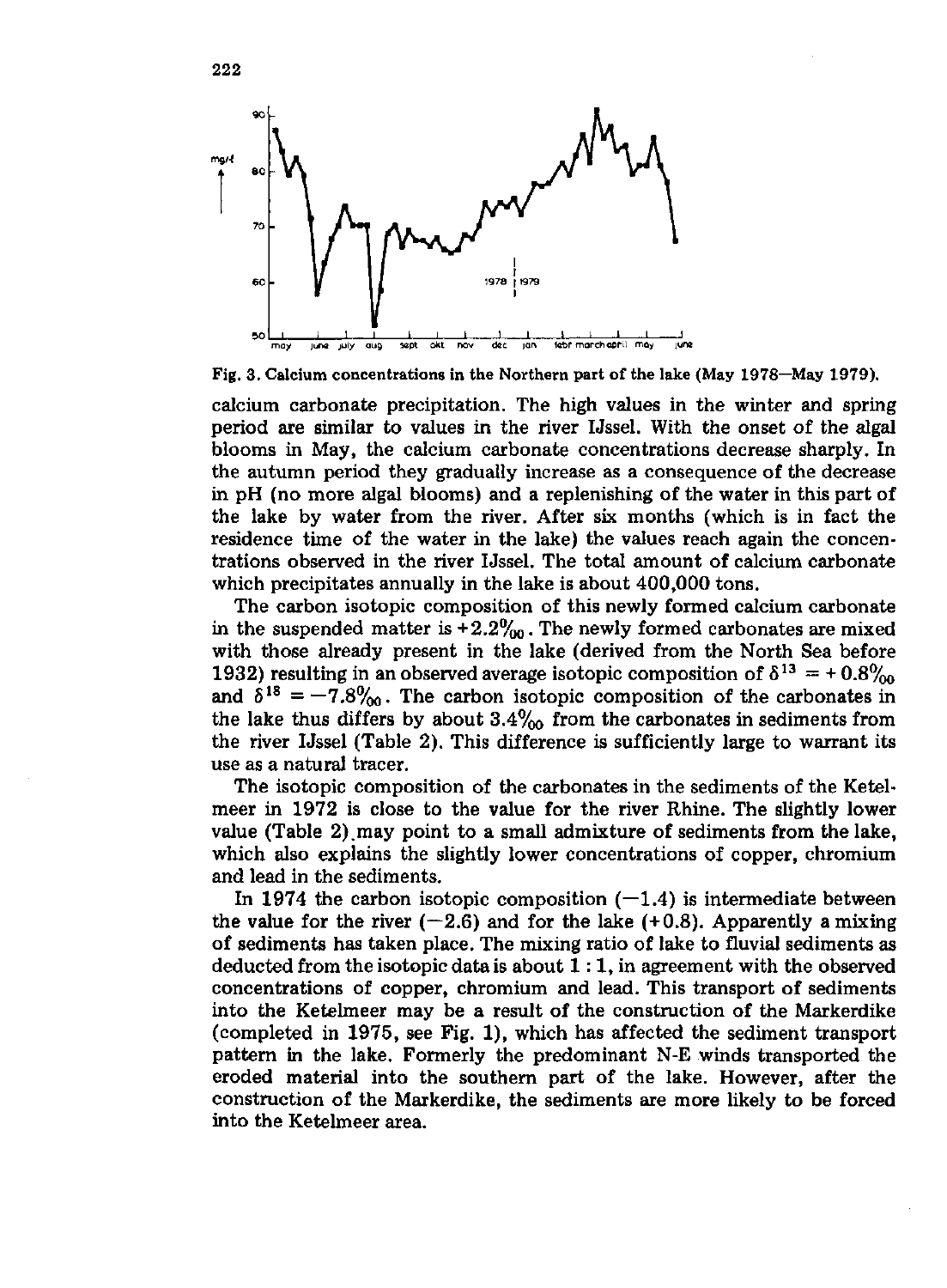### *Chemical processes affecting trace metal concentrations*

The high concentration of zinc and cadmium must be caused by an input of these two metals from the solution into the sediments. No industry is located in the immediate vicinity of the Ketelmeer area, so that industrial input can be ruled out. The higher concentrations can, therefore only be explained by adsorption of dissolved metals on the suspended matter.

The differences in concentrations between the incoming water from the river IJssel and the water leaving the lake through the sluices in the enclosure dike indeed show that the lake acts as a sink for dissolved zinc, cadmium and chromium and, to a smaller extent, for copper (Table 3). Chromium and copper are, however, transported mainly in particulate form (Fig. 4), so that adsorption processes will not significantly influence the metal concentrations in the sediment. Moreover, the removal of copper is to a large extent caused by algae; in the Ketelmeer area and its immediate vicinity, this process is not yet significant.

Field investigations carried out in 1977 and 1978, in most cases, showed a decrease in chromium and zinc concentrations from the IJssel in the direction of the enclosure dike correlated with pH (Fig. 5). The small increase in pH in the Ketelmeer of about 0.3 units, appears to result in a decrease in the dissolved cadmium concentrations from about  $0.8 \mu g/l$  to below  $0.1 \mu g/l$ . In the laboratory pH-dependent adsorption processes have also been studied by adding radioactive cadmium and zinc to suspended matter from the lake

## TABLE 3

MEAN CONCENTRATIONS (DETERMINED DURING 1977 (8-WEEKLY SAMPLING) AND 1978 (FOUR-WEEKLY SAMPLING) OF TRACE METALS AND ORTHO-PHOS-PHORUS IN THE IJSSEL AND CLOSE TO THE ENCLOSURE DIKE. ALL DATA IN  $\mu$ g/l.

|                | Zn  | Сu  | Сr  | PЬ  | Cd           | o-P |
|----------------|-----|-----|-----|-----|--------------|-----|
| <b>I</b> Jssel | 40  | 5.5 | 2.3 | 1.5 | 0.8          | 295 |
| Enclosure dike | 4.3 | 2.7 | 0.3 | 1.6 | $<$ 0.1 $\,$ | 71  |



Fig. 4. Mode of transport of trace metals by the river Rhine (Anonymous, 1974).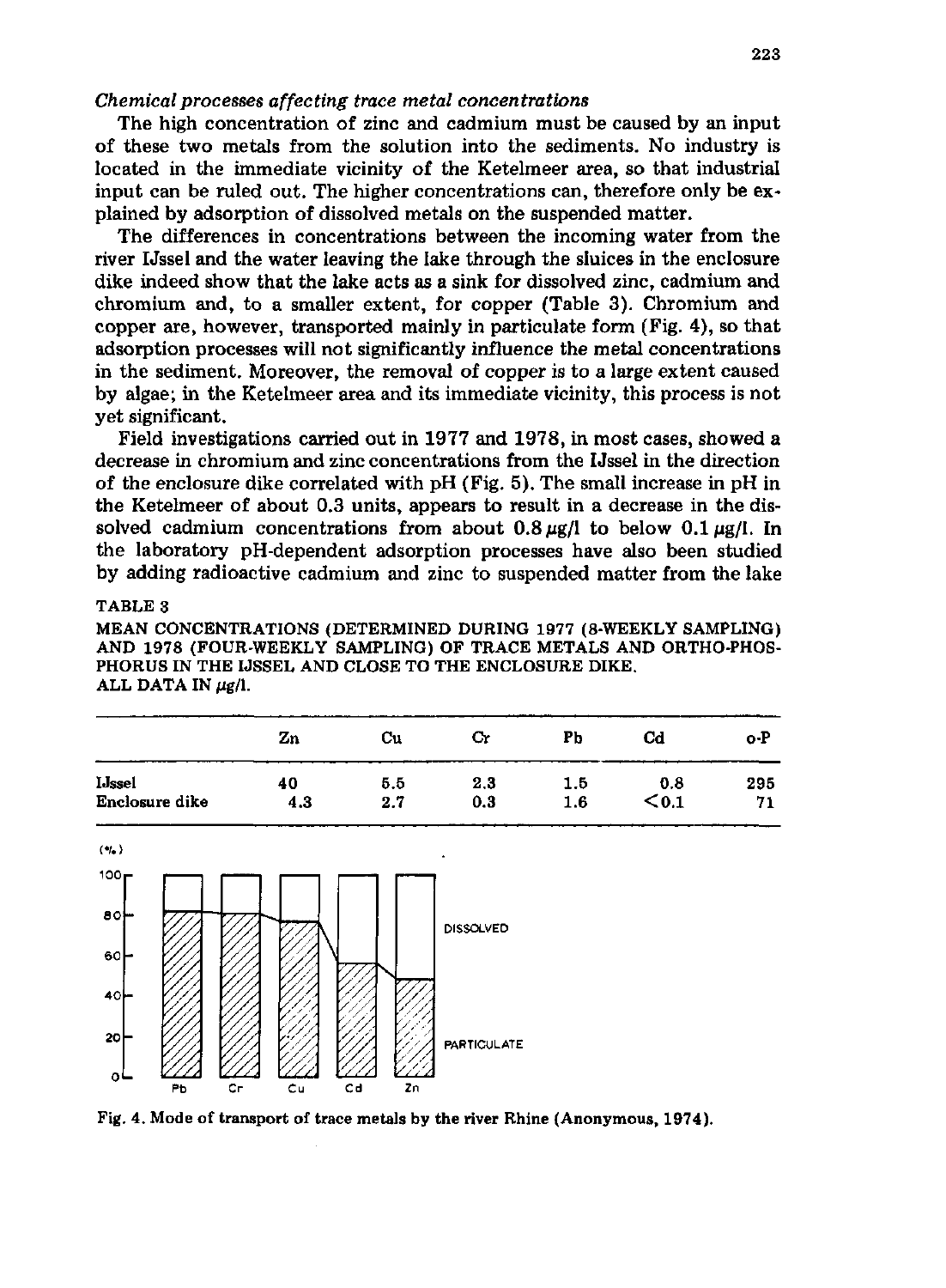and measuring the adsorption as a function of pH. Some results for suspended matter from the Ketelmeer area are presented in Fig. 6A. The adsorption is seen to depend strongly on the pH, especially over the range observed in IJsselmeer. The conclusion that the adsorption of copper is pH independent in the range of 7—9 (O'Connor and Kester, 1975; Grimme, 1968) explains the observation that the lake is not an important sink for dissolved copper.

The adsorption of metals is not only influenced by pH, but also by concentrations of suspended matter (Fig. 6B). As the lake is very shallow, and the bottom is subject to a frequent erosion, this results in a high concentration of suspended matter with values already greater than 100mg/l at about Beaufort 7. The high suspended matter concentrations during periods of high wind velocity may cause a further adsorption of dissolved metals.

The river Rhine carries a large chloride load due to the discharge of salt into the river system; concentrations are at present about 200mg/l. Chloride forms strong dissolved complexes with cadmium and to a smaller extent with zinc which reduces the adsorption of these two metals (Fig. 6C). Without chloride the IJsselmeer, and also the comparable Haringvliet area in the Western part of the Netherlands, might provide an even more efficient sink for dissolved trace metals. Also, the introduction of complexing agents, such as NTA, into the environment may negatively influence the adsorption of trace metals, causing enhanced dissolved metal levels. The extent of this influence of course depends on the actual concentrations.

## *Biological processes affecting metal concentrations*

Algae not only indirectly influence the dissolved metal concentrations by raising the pH, but also by uptake of metals from the solution. This accumulation may be either passive (adsorption on the outside of cells) or active



Fig. 5. Correlation between dissolved zinc and chromium and the pH.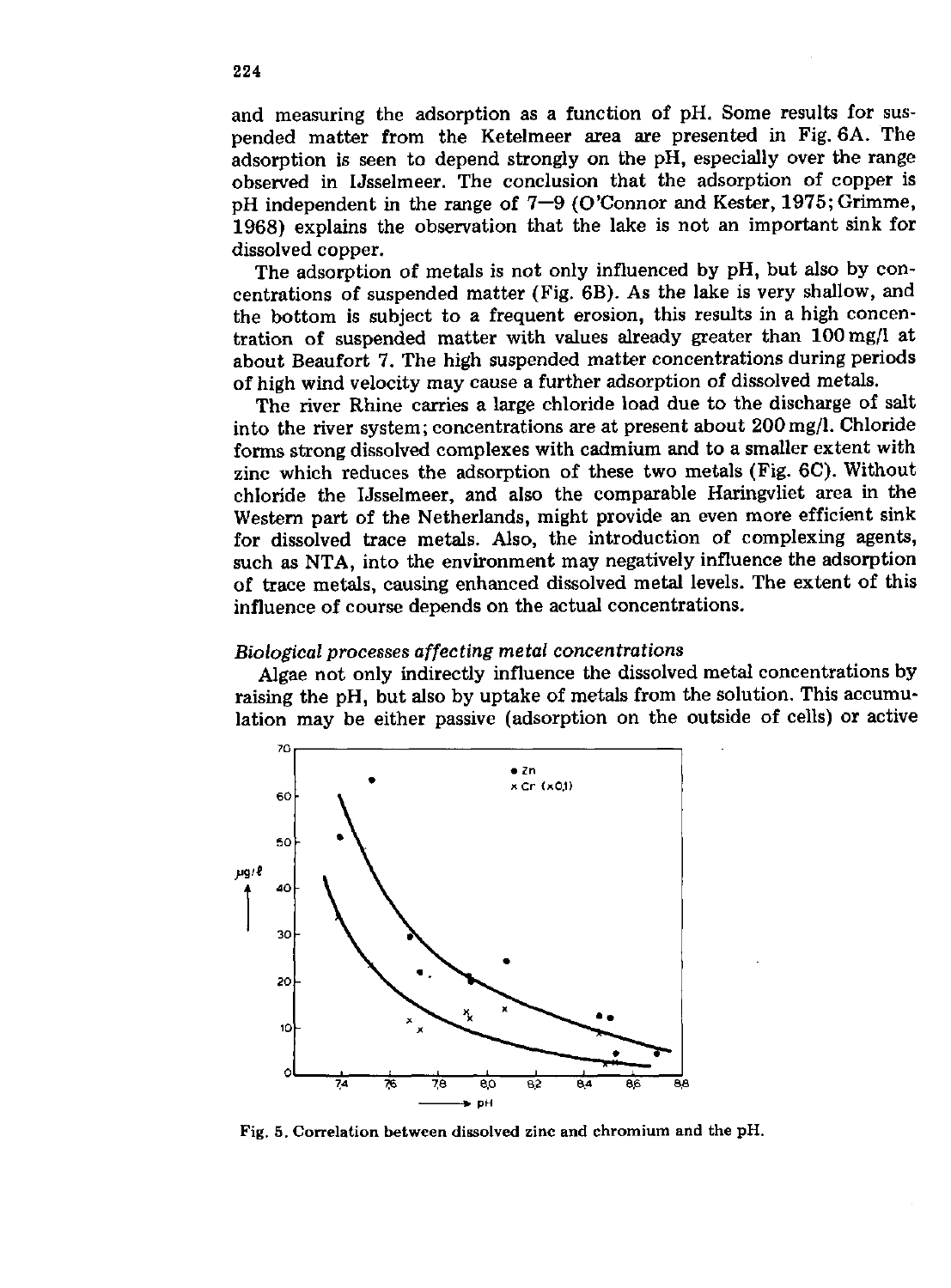

Fig. 6. Adsorption of cadmium and zinc on suspended matter from the lake. (A) Influence of pH. (B) Influence of sediment concentration. (C) Influence of chlorinity.

(incorporation in the cell tissue). A distinction between these two modes is not yet possible, so that only the overall effect can be estimated.

To determine the influence of algae on the composition of the sediments, the net flux of algae to the bottom and their metal content should be known.

Therefore algae were collected at four weekly intervals at 5 localities in the lake over a period of more than one year. Material collected with a plankton net is invariably contaminated with inorganic suspended matter. However, it is possible to make a distinction between algae and inorganic matter on the basis of the aluminum content; aluminum is a major constituent of clay minerals and feldspars but occurs only in minor amounts in algae. In Fig. 7 the relationship between the zinc and cadmium concentrations in algal material and the aluminum concentrations are shown. High metal concentrations are associated with high aluminum concentrations, showing that the concentrations in the algae are lower compared with those in the inorganic suspended matter. We have considered those samples which contain  $\leq 0.5\%$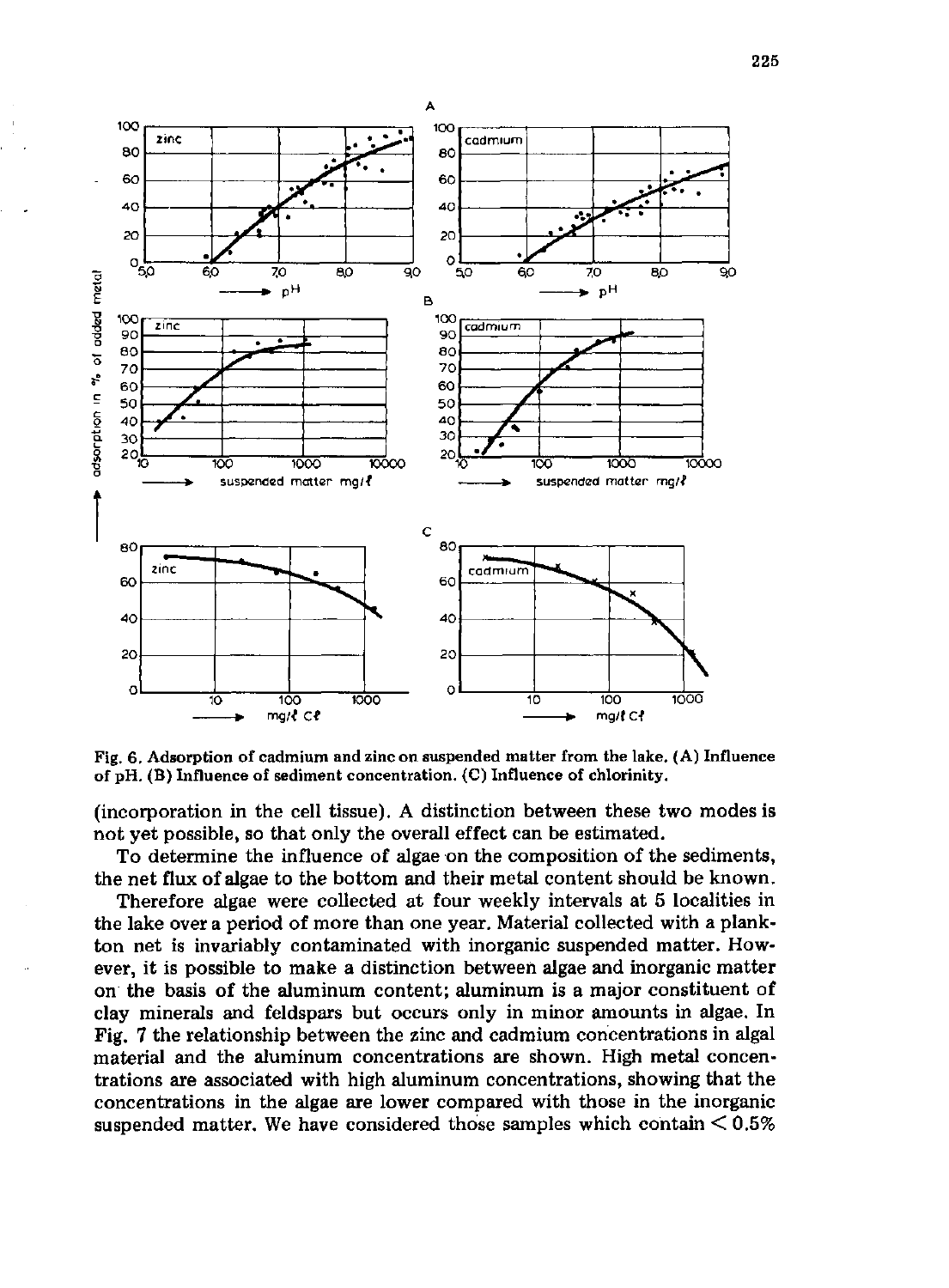

Fig. 7. Metal concentrations in algal material as a function of the aluminum content.

of Al as representative for the metal concentration in algae. The average values are shown in Table 4.

In order to determine the flux of dead algal material to the bottom, use was made of the phosphorus balance of the lake. The accumulation of dissolved ortho-phosphorus in the lake is about 1600 tons/year. If it is assumed that the major process causing this accumulation is the algal bloom (a fact which is supported by the high organic-P concentrations in the bottom sedi-

# TABLE 4 METAL CONCENTRATIONS IN ALGAE FROM LAKE IJSSEL  $(\mu g/g)$

| Zn  | Cu            | <b>Cr</b> | PЪ | Cd  |
|-----|---------------|-----------|----|-----|
| 298 | 32<br>------- | 15        | 47 | 1,9 |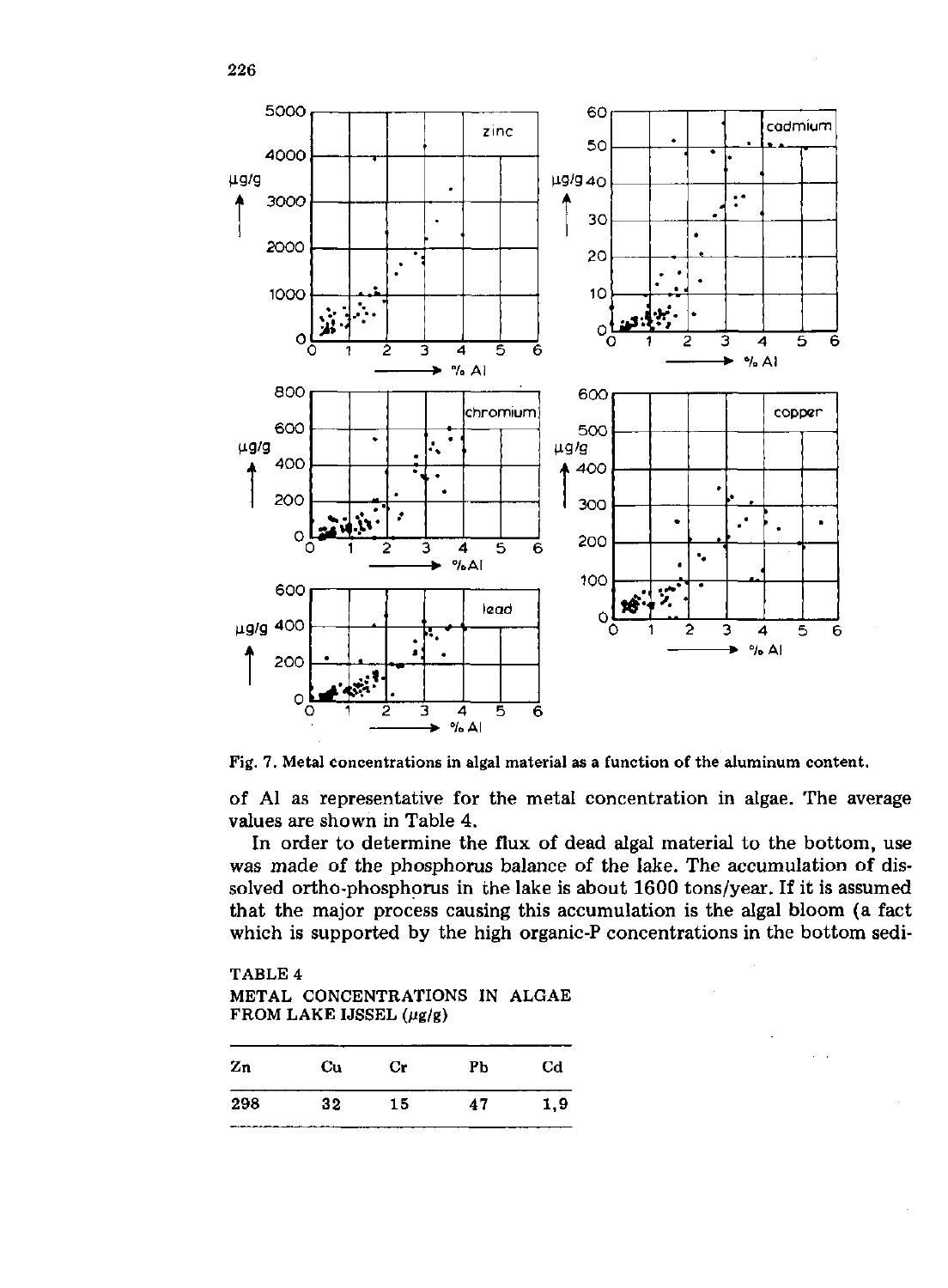## TABLE 5 BALANCE FOR DISSOLVED METALS IN TONS/YEAR. BETWEEN (THE VALUES) ARE GIVEN IN % OF THE INPUT.

|          | Input | Output       | Accumulation<br>by algae | Accumulation by<br>inorganic processes |
|----------|-------|--------------|--------------------------|----------------------------------------|
| Zinc     | 344   | 56 (16)      | 48 (14)                  | 240 (70)                               |
| Copper   | 47    | 35(74)       | 5.1(11)                  | 6.9(15)                                |
| Cadmium  | 6.8   | $<$ 1.3 (19) | 0.3(4)                   | < 5.2 (> 76)                           |
| Chromium | 20    | 3.9(29)      | 2.4(12)                  | 13.7(69)                               |

merits, *viz.* 60% of the total-P; Salomons and Gerritse, 1980), and if it is further assumed that the phosphorus content of the settling material is 1%, then the accumulation of organic matter in the lake if 160,000 tons/year. Postma (1967) calculated that the total amount of organic matter accumulated in the lake between 1932 and 1965 was about  $4 \times 10^6$ 

With the aid of the metal concentrations in the algae and the net flux of algal material to the bottom, it is now possible to calculate the removal of metals by algae. Data are shown in Table 5 together with the amount of dissolved metal transported into the lake, the removal by inorganic processes and the amount of dissolved metals leaving the lake through the sluices. Algae appear to account for about  $4-14\%$  of the removal of dissolved metals. For copper, algae are seen to provide an important mechanism for removal, whereas for dissolved cadmium and zinc, and possibly also chromium, the pH-dependent adsorption is the major process.

# *Changes in the composition of the sediments in the lake between 1933 and 1974*

Before the reclamation of various parts of the lake extensive soil surveys were carried out. Part of the original samples collected in 1933 have been kept in store. These samples offer a unique possibility to determine the changes in metal concentrations and in the mineralogy of the sediments between 1933 and 1974. The results of the analysis are presented in Table 6, the relative change in the composition öf the sediments is shown in Fig. 8.

Large increases are observed for cadmium, zinc and phosphorus, smaller increases for copper and lead. The increase for chromium is small, probably reflecting the fact that this metal is a relatively recent addition to the field of industrial pollution. The mineralogical composition of the sediments has also drastically changed. As a consequence of the high phosphorus load of the river Rhine the lake is subject to massive algal blooms which are responsible for the increase in organic matter concentrations in the sediments by a factor of 2.4. The pH increase in the lake, due to algal blooms, causes a calcium carbonate precipitation which explains the high carbonate concentrations in the sediments.

Question may now arise such as what changes in metal concentrations and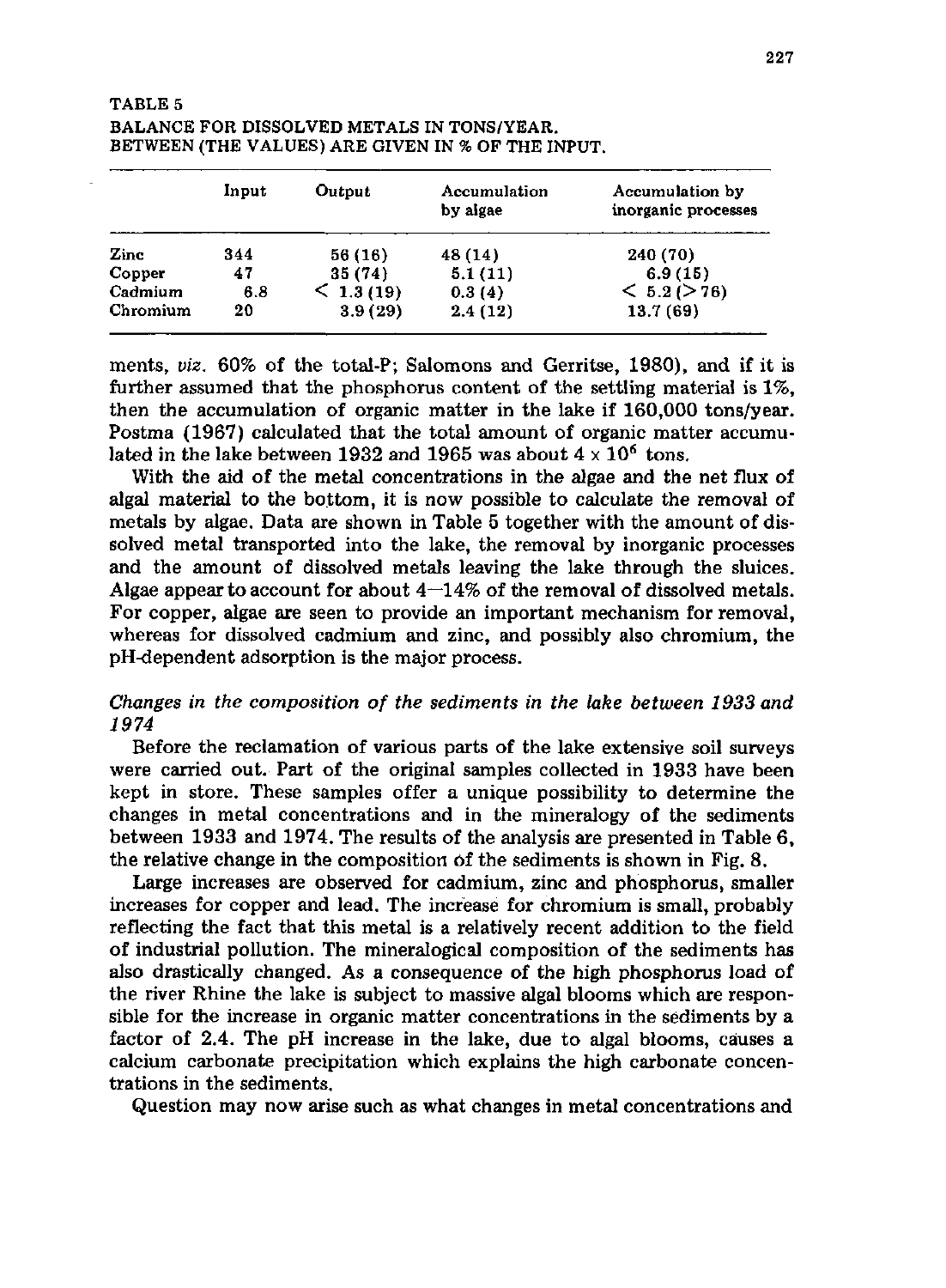#### TABLE 6

CONCENTRATIONS OF TRACE METALS AND PHOSPHORUS (ALL IN  $\mu$ g/g) IN SEDIMENTS FROM THE IJSSELMEER AND THE WADDEN SEA

|                        | Zn  | Cu | Cr  | Pb | Cd  | P    |
|------------------------|-----|----|-----|----|-----|------|
| <b>IJsselmeer 1933</b> | 150 | 19 | 88  | 39 | 0.4 | 700  |
| <b>IJsselmeer 1974</b> | 500 | 39 | 106 | 88 | 2.8 | 2800 |
| Wadden Sea 1970        | 248 | 32 | 116 | 88 | 1.0 | 1200 |



Fig. 8. The metal concentrations and the organic matter and carbonate content in sediments from the IJsselmeer in 1974 expressed in percentages of the concentrations in 1933.

mineralogy are caused by the enclosure of the former lagoon or, to put it differently, what would have been the metal concentrations and the mineralogy of the sediments if the area would still be open to the sea? Because the river IJssel would form some kind of an estuary, adsorption processes would still take place, as was shown by Duinker and Nolting (1977, 1978) by analysing the water phase and by Salomons and Mook (1977) by analysing the deposited sediments in the estuaries of the river Rhine and Ems. In both situations the incoming polluted sediments would be mixed with less contaminated sediments. In the case of the "open situation" this would concern marine sediments from the North Sea and older, less contaminated, deposits present in the IJsselmeer. It may be worthwhile to compare the composition of the sediments in the IJsselmeer (with the exception of the Ketelmeer) with sediments from the Wadden Sea area. The sediments in the Wadden Sea are derived for about  $10-20\%$  from the highly contaminated river Rhine and Meuse and for the remainder from relatively less polluted sediments from the North Sea (Salomons, 1975; Salomons et al., 1975). In Table 6, it may be seen that the concentrations of lead, chromium and copper are about equal, but the concentrations of cadmium and zinc are higher in the IJsselmeer. It